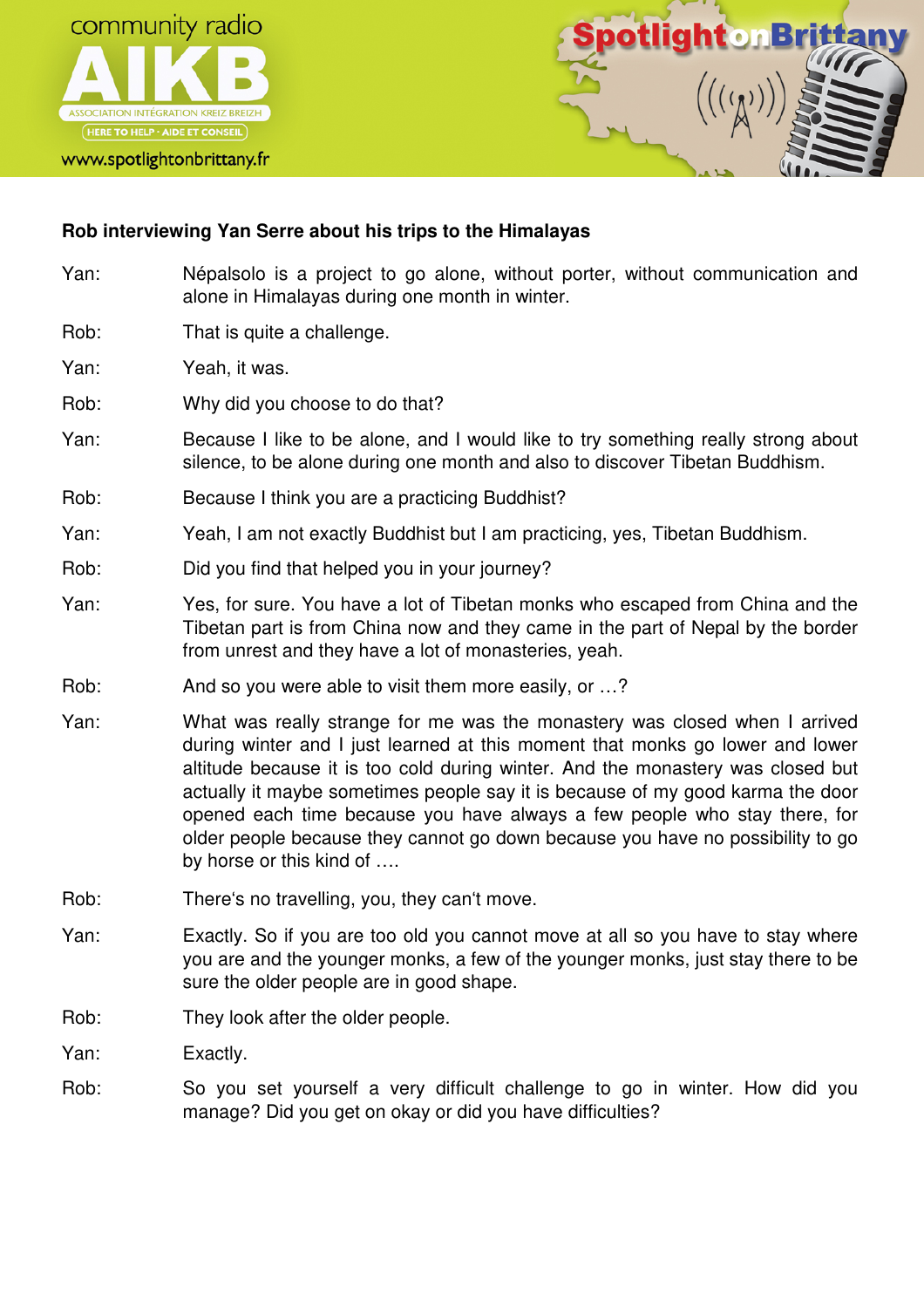



- Yan: I had a lot of difficulties and I don't know how to say that in English, I just "frôler la mort".
- Rob: I was very close to death.
- Yan: Yes, I was very close to death because of another name I don't know, I got something with my lungs.
- Rob: Your lungs from the altitude perhaps?
- Yan: Exactly. Exactly.
- Rob: So you came away a wiser person. How did you feel after your journey? Because …
- Yan: After the journey it was very strange to go back to civilisation and you know that Kathmandu is a city very crowded …
- Rob: Crowded, yeah.
- Yan: … and, and with a lot of pollution in the air and it was very strange to go back at civilisation with those conditions after one month alone in silence.
- Rob: One month alone, I mean it is very, very dangerous.
- Yan: Sometimes it was. I think I don't really realise when I go there how it will be difficult and how it could be dangerous, so I just discover it when I was there.
- Rob: You're a crazy guy (laughing).
- Yan: Maybe, I don't know (laughing).
- Rob: But like you say you have a good karma so everything came out okay.
- Yan: Yeah, yeah and I go there another time, another time and next, last time I was there it was for two months.
- Rob: And you do the same thing, walking alone?
- Yan: Ah, yeah. And I spend one month up at 4,500 meters during one month.
- Rob: You're telling me that you work very close to Everest?
- Yan: Yeah, yeah so close.
- Rob: You can't just climb the mountain?
- Yan: Yeah, yeah. During winter you can go up and you can go to Everest base camp. The best you can do is that during winter because it is really too cold and you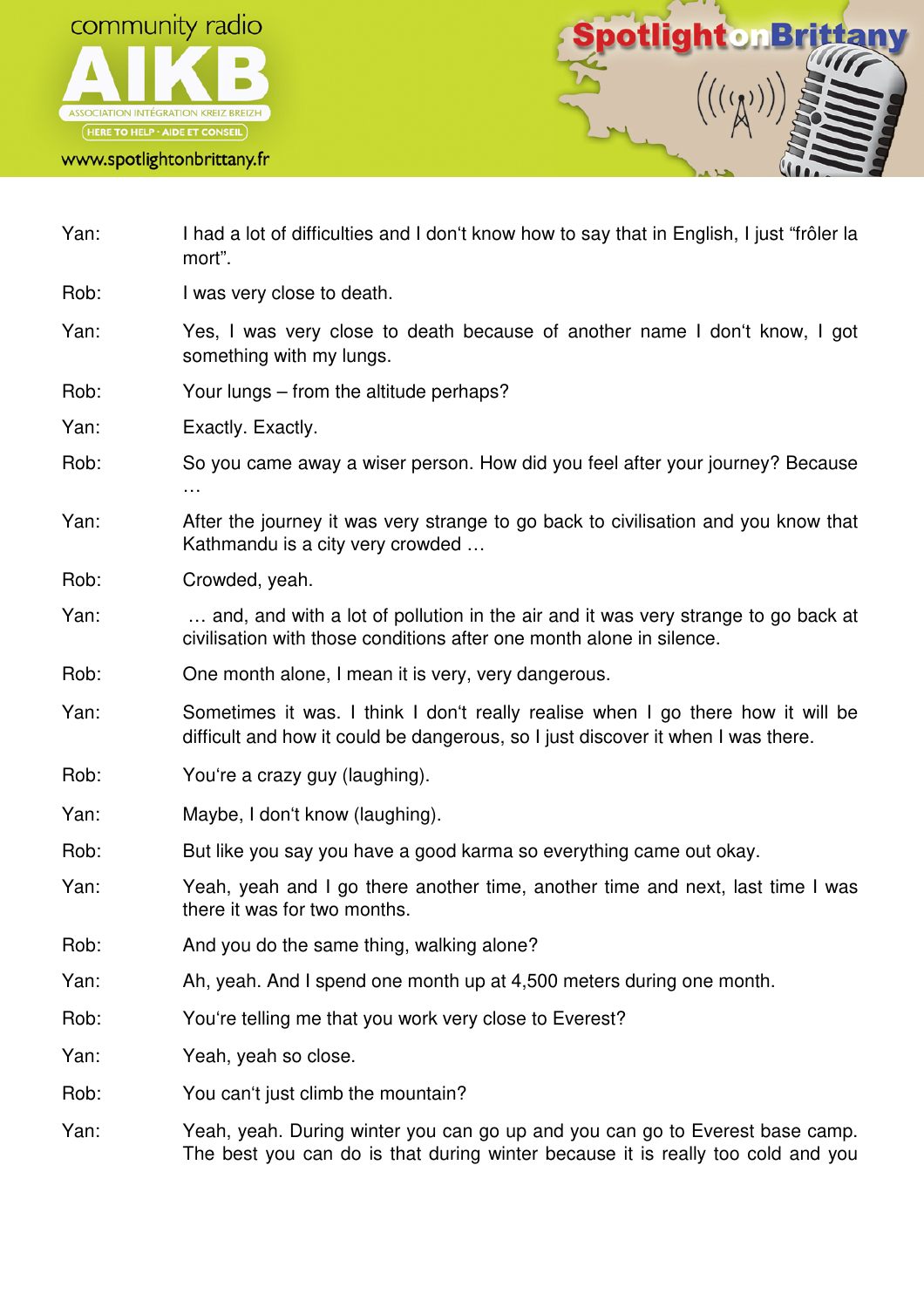



have absolutely nobody there. And when you arrive in the Everest Park from Nepal you have somebody who just is asking you for your permit.

- Rob: You need a permit to go?
- Yan: Yeah.
- Rob: Okay.
- Yan: And you gather a kind of tableau.
- Rob: A panel?
- Yan: Oh yeah, for people who are already in the park. And during winter when I arrived there were maybe we were 30 or 40 people, not more. And when you go there during tourism season it is more.
- Rob: You must have noticed how the place changes as a result of tourism?
- Yan: Ah, yeah. Not now because of virus so you have no people at all actually but during ten years we can say we have a lot of people who go there just to go to see the Everest base camp. So from now it I think that people will go.
- Rob: Perhaps in a way it's a good thing because it is a very polluted place I understand.
- Yan: Yes, I was very, very surprised to see cans of coca and a lot of things were polluted at the base camp so when they stay there before they just left everything they bring with them so actually the Nepalese government just make a load to ask people to get down everything that they get.
- Rob: To take everything away with them?
- Yan: Yeah, because after they just left it like this.
- Rob: And it gets filthy.
- Yan: Yes, it is just awful. You have a lot of things that are really strange in this place. I don't really like the Everest base camp. It was strange to see a place in very extreme nature and you have a lot of pollution there.
- Rob: Yeah, yeah.
- Yan: It is very strange. You have to mind about it and about pollution and about ecology.
- Rob: Yes, yes. And in fact you are part of the problem.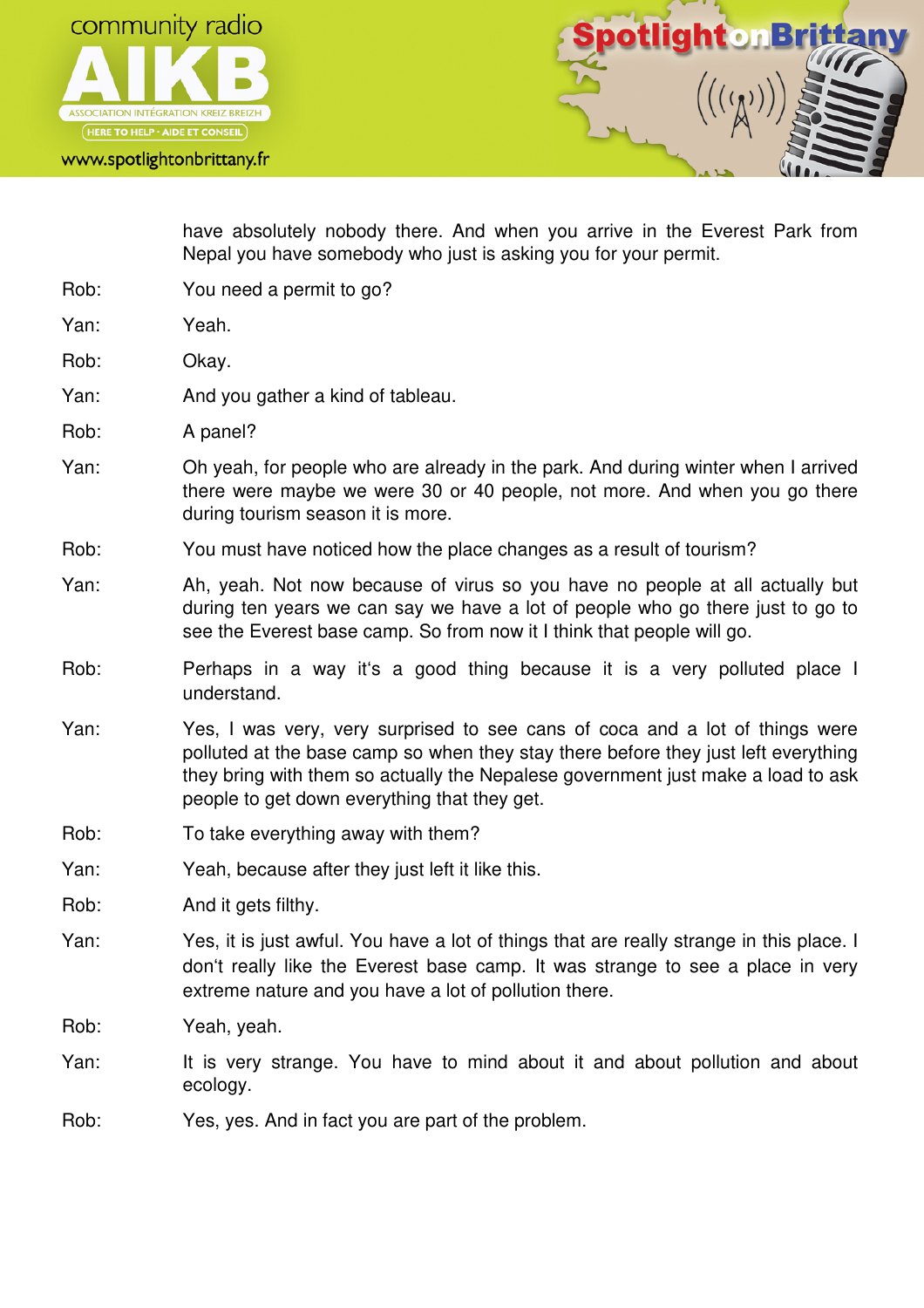



- Yan: Yes, yes because I go there also. So you have to be responsible as possible when you go there and respect nature and people who are living there for so long, so long a time.
- Rob: I think if I understand it right you have found a way of covering distance of surviving when you are walking, you have a sort of meditation?
- Yan: Yeah, yeah. At first it was also to do meditation and yoga and in extreme conditions but from that …
- Rob: You did yoga in the Himalayas?
- Yan: Yeah, the higher I go is just under 6,000.
- Rob: So, so what is it that motivates you to do these crazy things?
- Yan: Spiritually really.
- Rob: Explain that a little bit.
- Yan: Just to discover how you are in very difficult conditions and how you are physically but also spiritually.
- Rob: To put yourself to the test?
- Yan: Yeah, a kind of test, yes. And I really think that if you really want to progress in spirituality sometimes you have to do something really hard and that what also Tibetan Buddhism say. Sometimes you have to push yourself very, very far inner and outer.
- Rob: Do you think this can still apply here in Brittany? I mean you are talking about a very extreme place. We are here in Brittany, how do you manage here?
- Yan: Really well. You have to be good everywhere you are. You just have to think about someone like Mr. Mandela who spent 27 years in a jail. And I am sure it was just great, it's just incredible to say that but I think he has this capacity to be great everywhere he is. And finally, he just became the president of his country so it is just crazy, and you can see by this way that sometimes extreme situation can open your heart and open your mind to very, very new challenges.
- Rob: Can you suggest any challenge that our listeners could attempt here, because let's face it, we are talking about Brittany here and you are talking about Nepal, a long way away but you are also talking about something internal, aren't you?

Yan: Yeah, yeah sure.

Rob: So, do you have any suggestions? Or challenges?